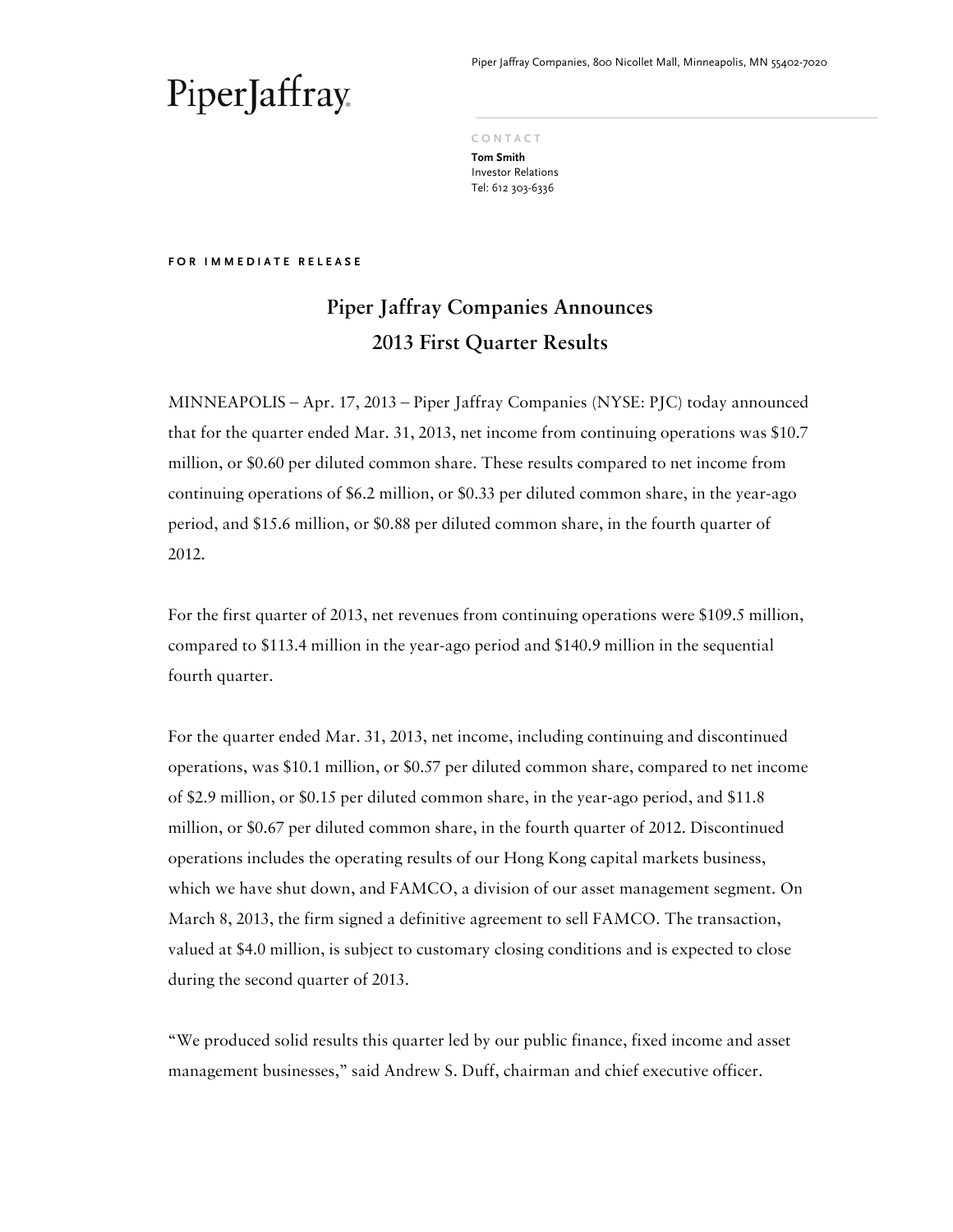### **First Quarter Results from Continuing Operations**

#### **Consolidated Expenses**

For the first quarter of 2013, compensation and benefits expenses were \$66.1 million, down 4% and 24% compared to the first and fourth quarters of 2012, respectively, due to lower financial results.

For the first quarter of 2013, compensation and benefits expenses were 60.4% of net revenues, compared to 60.6% and 62.0% for the first and fourth quarters of 2012, respectively.

Non-compensation expenses were \$25.3 million for the first quarter of 2013, compared to \$29.4 million in the year-ago period and \$30.7 million in the fourth quarter of 2012. The decrease was primarily due to receipt of insurance proceeds for the reimbursement of prior legal settlements.

### **Business Segment Results**

The firm has two reportable business segments: Capital Markets and Asset Management. Consolidated net revenues and expenses are fully allocated to these two segments. The operating results of our Hong Kong capital markets business, and FAMCO, a division of our asset management segment, are presented as discontinued operations for all periods presented.

### **Capital Markets**

For the quarter, Capital Markets generated pre-tax operating income of \$12.8 million, compared to \$10.7 million and \$19.4 million in the first and fourth quarters of 2012, respectively.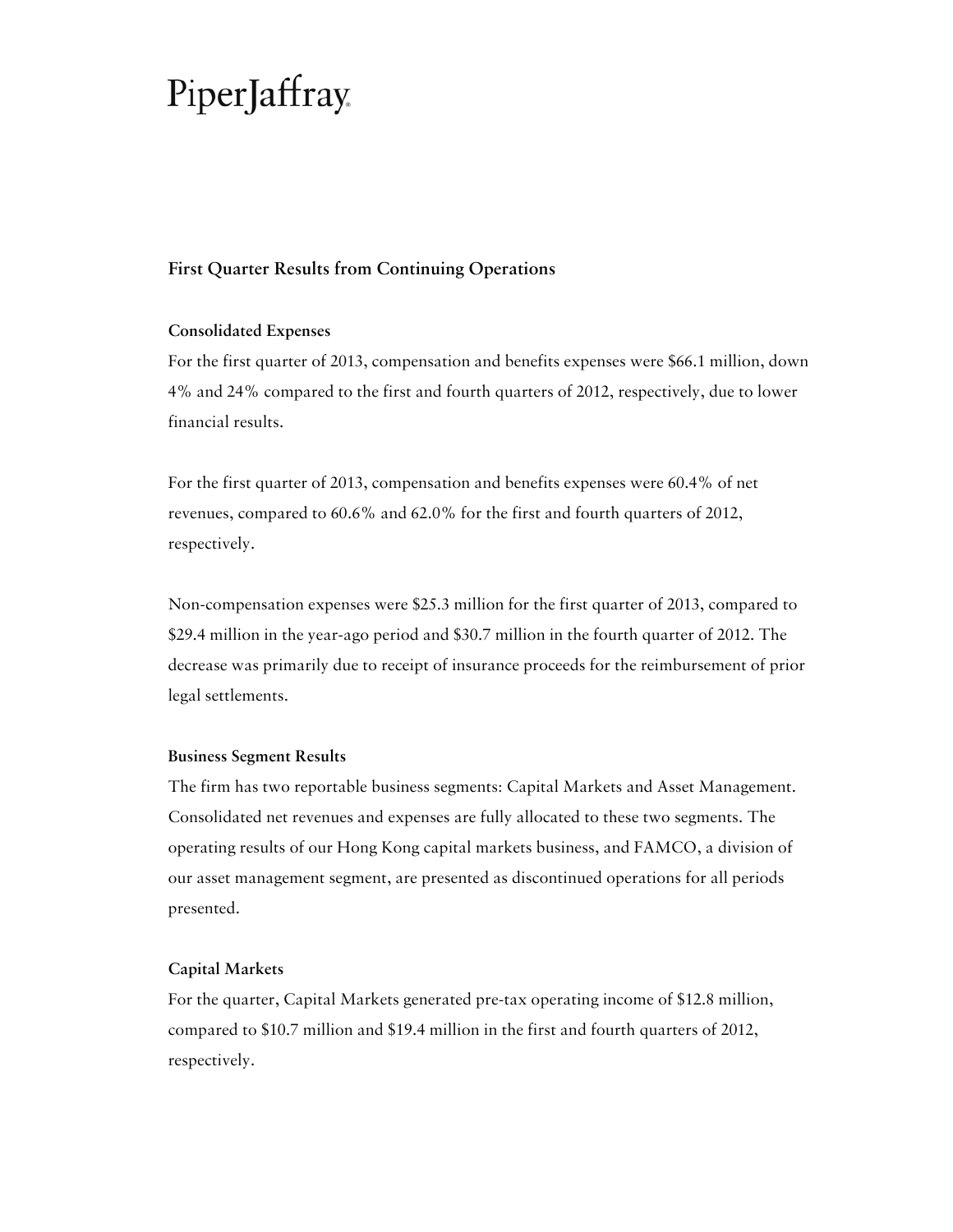Net revenues were \$91.2 million, down 6% and 27% compared to the year-ago period and the fourth quarter of 2012, respectively.

- Equity financing revenues of \$14.3 million decreased 38% and 21% compared to the first and fourth quarters of 2012, respectively. Revenues were down compared to both periods due to lower revenue per transaction.
- Fixed income financing revenues of \$17.0 million increased 15% compared to the yearago period and decreased 17% compared to fourth quarter of 2012. Revenues were favorable compared to the year-ago period due to higher revenue per transaction, and lower compared to the fourth quarter of 2012 due to fewer completed transactions.
- Advisory services revenues were \$9.6 million, down 11% and 79% compared to the first and fourth quarters of 2012, respectively, due to fewer completed transactions. Advisory services revenues were very strong in the fourth quarter of 2012 as sellers were motivated to complete deals prior to year-end, which resulted in less activity in early 2013.
- Equity institutional brokerage revenues of \$20.7 million were in line with the first quarter of 2012 and up 3% compared to the fourth quarter of 2012.
- Fixed income institutional brokerage revenues were \$28.0 million, down slightly compared to the first quarter of 2012 and up 19% compared to the fourth quarter of 2012. Revenues were favorable compared to the fourth quarter of 2012 due to increased results from the firm's strategic trading businesses and the expansion of our middle market sales group.
- Operating expenses for the first quarter were \$78.5 million, down 9% compared to the prior year quarter, primarily due to lower non-compensation expenses. Compared to the fourth quarter of 2012, operating expenses decreased 25% due to lower compensation and non-compensation expenses.
- For the first quarter of 2013, the capital markets segment pre-tax operating margin was 14.0%, compared to 11.1% in the year-ago period, and a 15.6% operating margin in the fourth quarter of 2012. Pre-tax operating margin in the current quarter was higher compared to the year-ago period due to lower operating expenses, and less than the fourth quarter of 2012 due to lower revenues.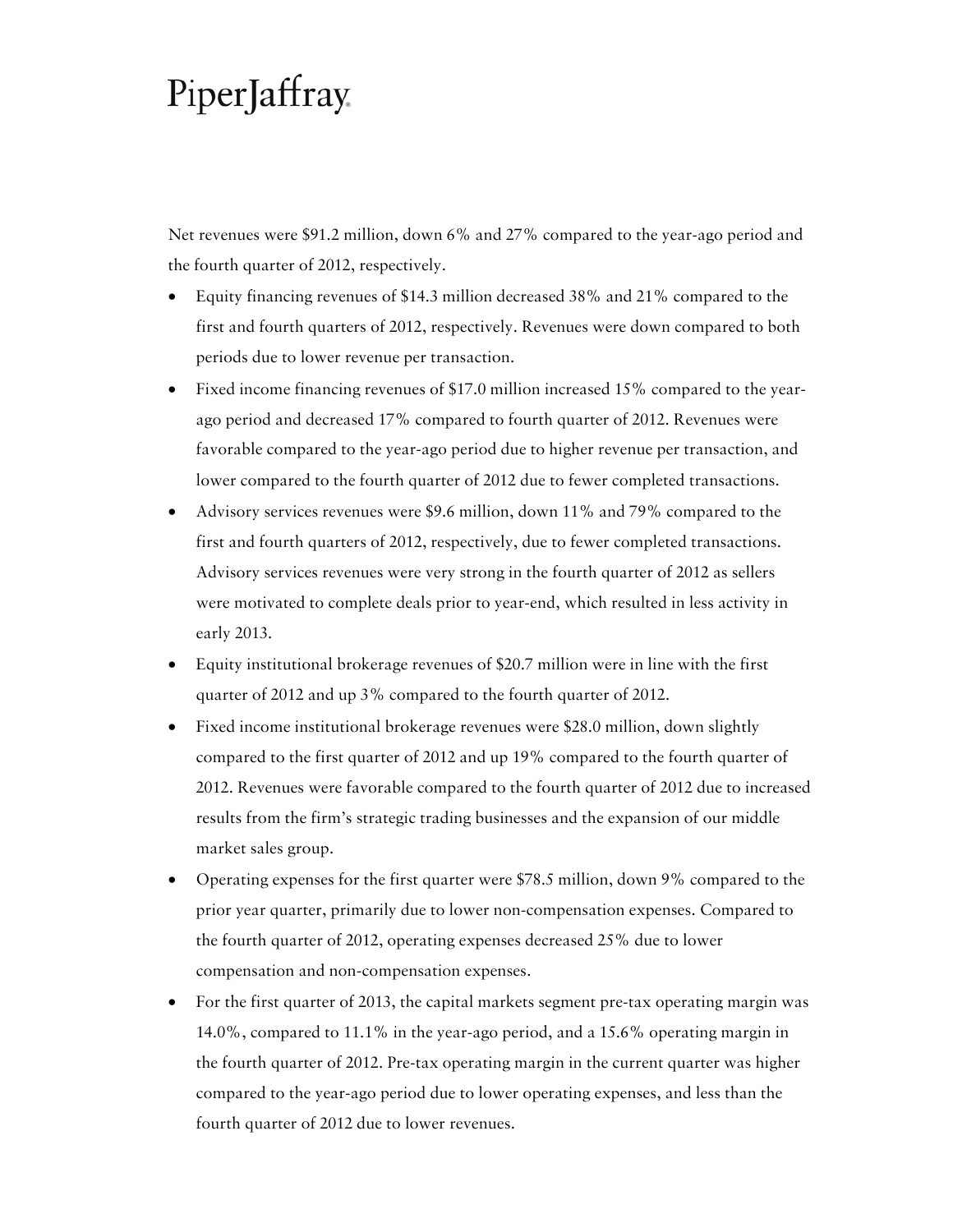#### **Asset Management**

For the quarter ended Mar. 31, 2013, asset management generated pre-tax operating income of \$5.4 million, up 21% and 61% compared to the first and fourth quarters of 2012, respectively.

Net revenues were \$18.3 million, up 10% and 12%, compared to the year-ago period and fourth quarter of 2012, respectively. Increased revenues were driven by higher management fees from increased assets under management (AUM) due to market appreciation.

- Operating expenses for the current quarter were \$12.9 million, up 6% compared to the year-ago period and essentially flat with the fourth quarter of 2012. Segment pre-tax operating margin was 29.6%, compared to 26.9% in the year-ago period and 20.6% in the fourth quarter of 2012. Segment pre-tax margin improved relative to the comparable quarters due to higher revenues.
- Assets under management were \$10.2 billion in the first quarter of 2013, compared to \$9.1 billion in the year-ago period and the fourth quarter of 2012. Compared to the sequential fourth quarter, the increase in AUM was attributable to the market appreciation of client assets.

### **Other Matters**

In the first quarter of 2013, the firm acquired \$13.9 million, or 340,789 shares, related to employee obligations on the vesting of equity awards.

### **First Quarter Results from Discontinued Operations**

Discontinued operations includes the operating results of our Hong Kong capital markets business, which we shut down, and FAMCO, a division of our asset management segment. On March 8, 2013, the firm signed a definitive agreement to sell FAMCO. The transaction is expected to close during the second quarter of 2013.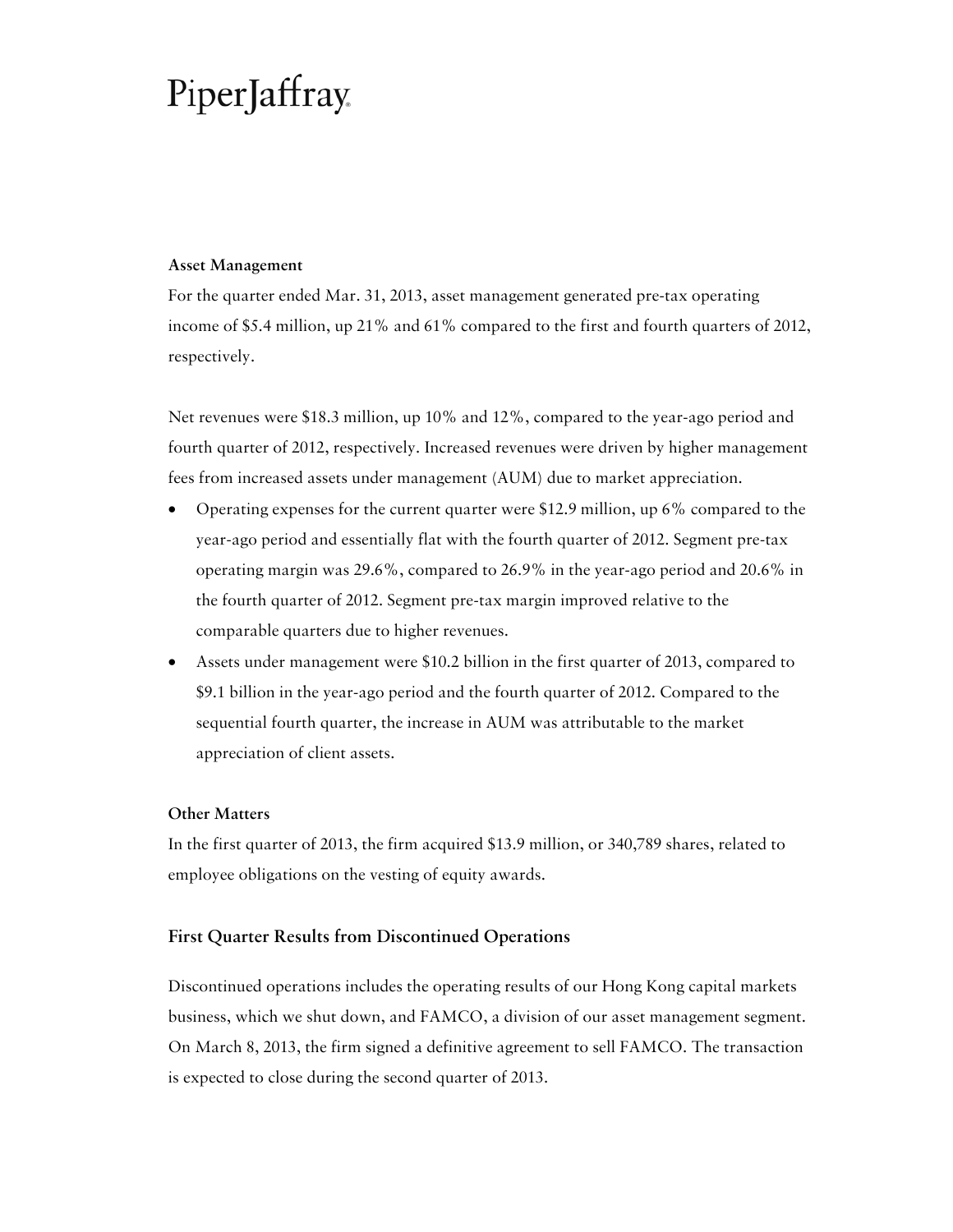For the quarter ended Mar. 31, 2013, the net loss from discontinued operations was \$0.5 million, or \$0.03 per diluted common share, compared to a net loss of \$3.3 million in the year-ago period, or \$0.17 per diluted share. The net loss from discontinued operations was \$3.7 million, or \$0.21 per diluted common share, in the fourth quarter of 2012, which included a \$3.4 million after-tax, non-cash goodwill impairment charge related to FAMCO.

|  |  | <b>Additional Shareholder Information*</b> |
|--|--|--------------------------------------------|
|--|--|--------------------------------------------|

|                          | For the Quarter Ended: |                 |                 |  |  |  |  |
|--------------------------|------------------------|-----------------|-----------------|--|--|--|--|
|                          | Mar. 31, 2013          | Dec. 31, 2012   | Mar. 31, 2012   |  |  |  |  |
| Number of employees      | 911                    | 907             | 915             |  |  |  |  |
| <b>Equity financings</b> |                        |                 |                 |  |  |  |  |
| # of transactions        | 17                     | 16              | 22              |  |  |  |  |
| Capital raised           | \$6.2 billion          | \$1.5 billion   | \$3.4 billion   |  |  |  |  |
| Tax-exempt issuance      |                        |                 |                 |  |  |  |  |
| # of transactions        | 152                    | 154             | 139             |  |  |  |  |
| Par value                | \$2.5 billion          | \$2.1 billion   | \$2.3 billion   |  |  |  |  |
| Mergers & acquisitions   |                        |                 |                 |  |  |  |  |
| # of transactions        | 3                      | 22              | 5               |  |  |  |  |
| Aggregate deal value     | \$0.5 billion          | \$6.8 billion   | \$0.7 billion   |  |  |  |  |
| <b>Asset Management</b>  |                        |                 |                 |  |  |  |  |
| <b>AUM</b>               | \$10.2 billion         | \$9.1 billion   | \$9.1 billion   |  |  |  |  |
| Common shareholders'     |                        |                 |                 |  |  |  |  |
| equity                   | \$752.4 million        | \$733.3 million | \$721.8 million |  |  |  |  |
| Annualized qtrly. return |                        |                 |                 |  |  |  |  |
| on avg. common           | $5.5\%$                | $6.5\%$         | $1.6\%$         |  |  |  |  |
| shareholders' equity **  |                        |                 |                 |  |  |  |  |
| Book value per share:    | \$47.02                | \$48.20         | \$44.15         |  |  |  |  |
| Tangible book value per  |                        |                 |                 |  |  |  |  |
| share $(1)$ :            | \$32.10                | \$32.39         | \$28.75         |  |  |  |  |

\*Number of employees, transaction data, and AUM reflect continuing operations; other numbers reflect continuing and discontinued results.

\*\*Annualized return on average common shareholders' equity is computed by dividing annualized net income by average monthly common shareholders' equity.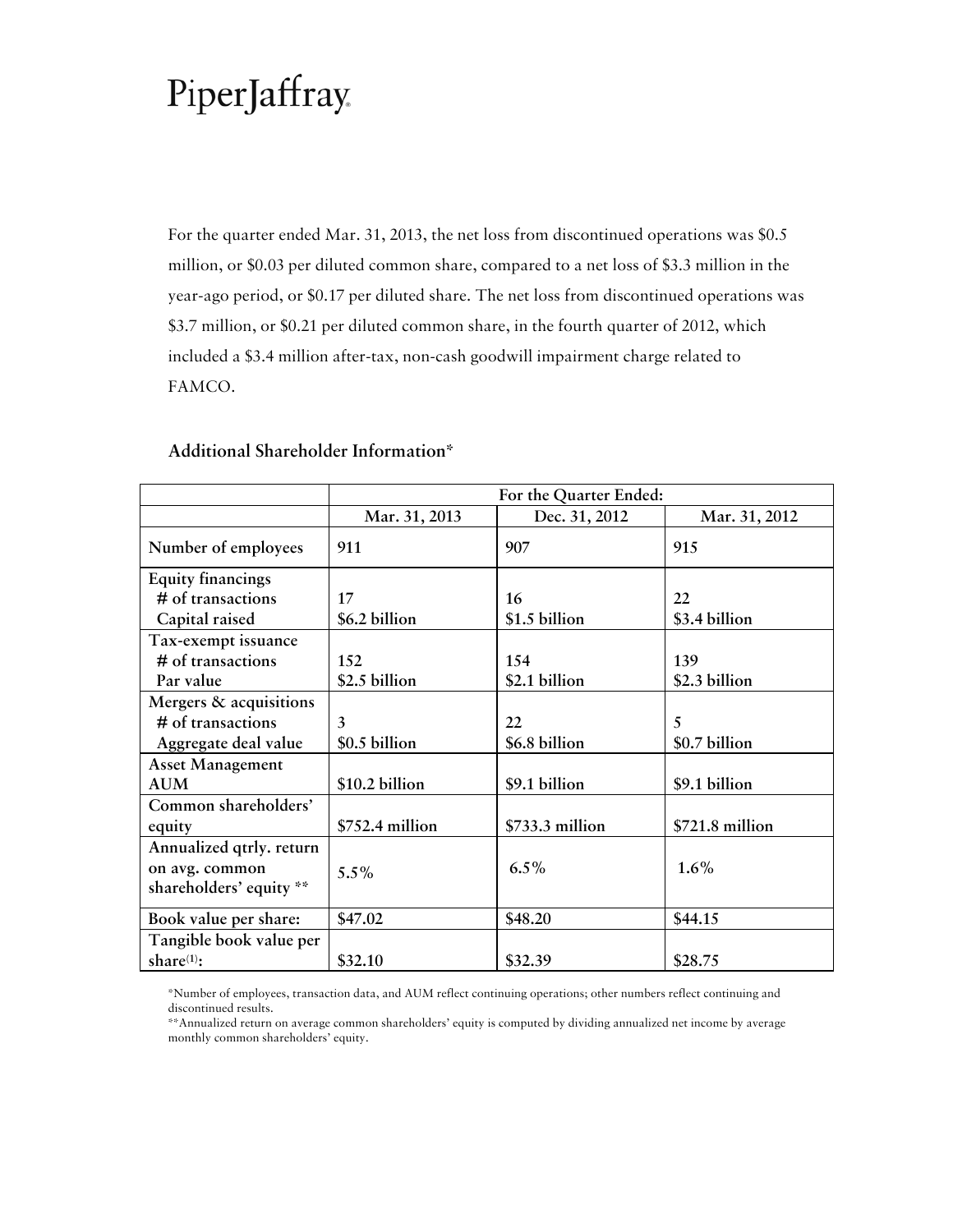### **Conference Call**

Andrew S. Duff, chairman and chief executive officer, and Debbra L. Schoneman, chief financial officer, will hold a conference call to review the financial results Wed., Apr. 17 at 9 a.m. ET (8 a.m. CT). The earnings release will be available on or after Apr. 17 at the firm's Web site at www.piperjaffray.com. The call can be accessed via webcast or by dialing (888)810- 0209 or (706)902-1361 (international) and referencing reservation #29572054. Callers should dial in at least 15 minutes prior to the call time. A replay of the conference call will be available beginning at approximately 11 a.m. ET Apr. 17 at the same Web address or by calling (855)859-2056 and referencing reservation #29572054 .

### **About Piper Jaffray**

Piper Jaffray is an investment bank and asset management firm serving clients in the U.S. and internationally. Proven advisory teams combine deep industry, product and sector expertise with ready access to capital. Founded in 1895, the firm is headquartered in Minneapolis and has offices across the United States and in London, Hong Kong and Zurich. www.piperjaffray.com

#### **Cautionary Note Regarding Forward-Looking Statements**

This press release and the conference call to discuss the contents of this press release contain forwardlooking statements. Statements that are not historical or current facts, including statements about beliefs and expectations, are forward-looking statements and are subject to significant risks and uncertainties that are difficult to predict. These forward-looking statements cover, among other things, statements made about general economic and market conditions, the environment and prospects for capital markets transactions (including corporate advisory transactions), anticipated financial results from strategic trading activities within fixed income institutional brokerage, the closing of the sale of the FAMCO division of our asset management business, anticipated financial results generally (including expectations regarding our compensation ratio, revenue levels, operating margins, earnings per share, and return on equity), current deal pipelines (or backlogs), our strategic priorities (including growth in public finance, asset management, and corporate advisory), or other similar matters. These statements involve inherent risks and uncertainties, both known and unknown, and important factors could cause actual results to differ materially from those anticipated or discussed in the forwardlooking statements, including (1) market and economic conditions or developments may be unfavorable, including in specific sectors in which we operate, and these conditions or developments, such as market fluctuations or volatility, may adversely affect our business, revenue levels and profitability, (2) the volume of anticipated investment banking transactions as reflected in our deal pipelines (and the net revenues we earn from such transactions) may differ from expected results if any transactions are delayed or not completed at all or if the terms of any transactions are modified, (3) strategic trading activities comprise a meaningful portion of our fixed income institutional brokerage revenue, and results from these activities may be volatile and vary significantly, including the possibility of incurring losses, on a quarterly and annual basis, (4) our ability to manage expenses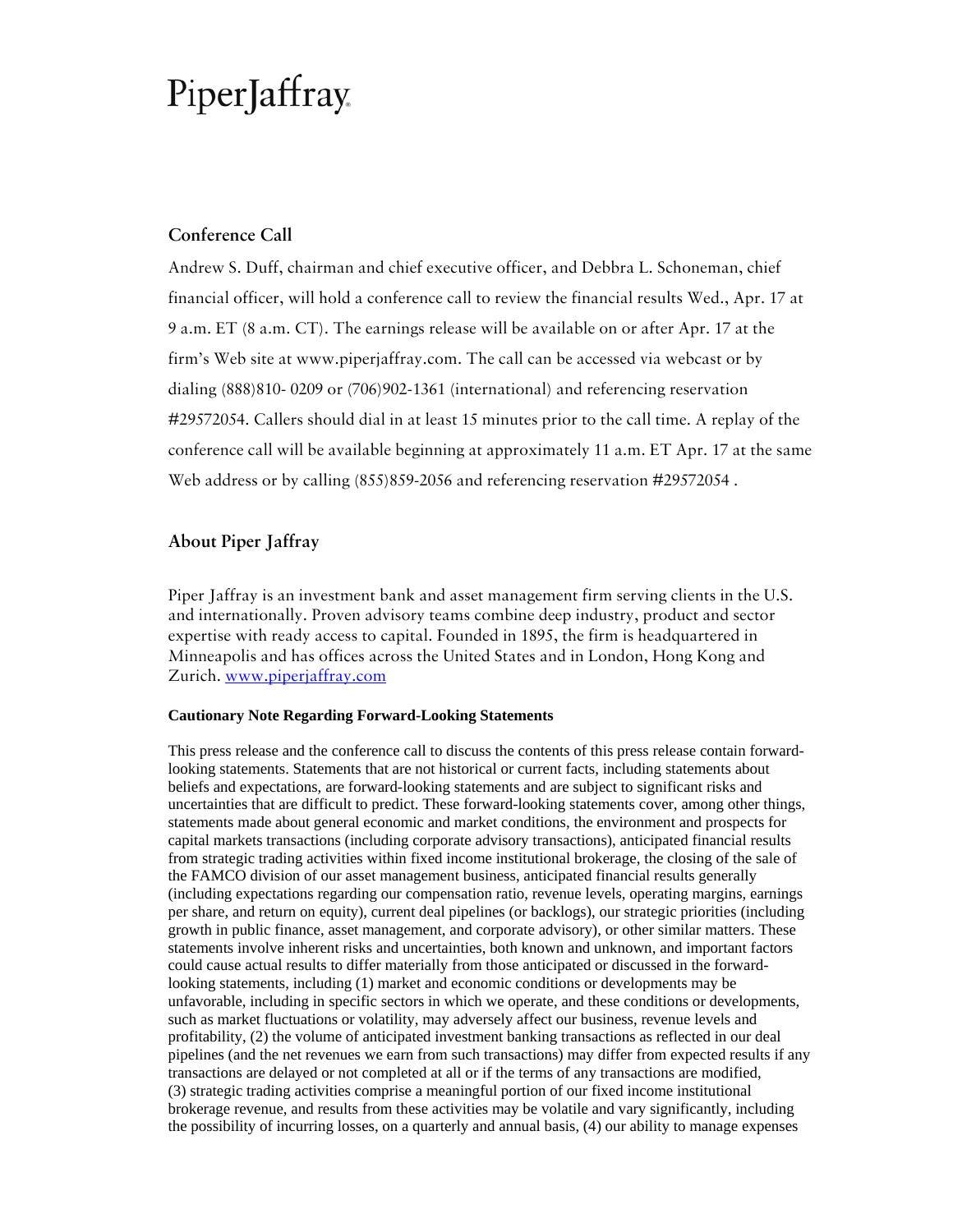may be limited by the fixed nature of certain expenses as well as the impact from unanticipated expenses, (5) the sale of the FAMCO business may not close, or could cause us to incur unforeseen expenses and have disruptive effects on our business, (6) we may not be able to compete successfully with other companies in the financial services industry, which may impact our ability to achieve our growth priorities and objectives, (7) our stock price may fluctuate as a result of several factors, including but not limited to, changes in our revenues and operating results, and (8) the other factors described under "Risk Factors" in Part I, Item 1A of our Annual Report on Form 10-K for the year ended December 31, 2012 and "Management's Discussion and Analysis of Financial Condition and Results of Operations" in Part II, Item 7 of our Annual Report on Form 10-K for the year ended December 31, 2012, and updated in our subsequent reports filed with the SEC (available at our Web site at www.piperjaffray.com and at the SEC Web site at www.sec.gov). Forward-looking statements speak only as of the date they are made, and readers are cautioned not to place undue reliance on them. We undertake no obligation to update them in light of new information or future events.

© 2013 Piper Jaffray Companies, 800 Nicollet Mall, Suite 800, Minneapolis, Minnesota 55402-7020

###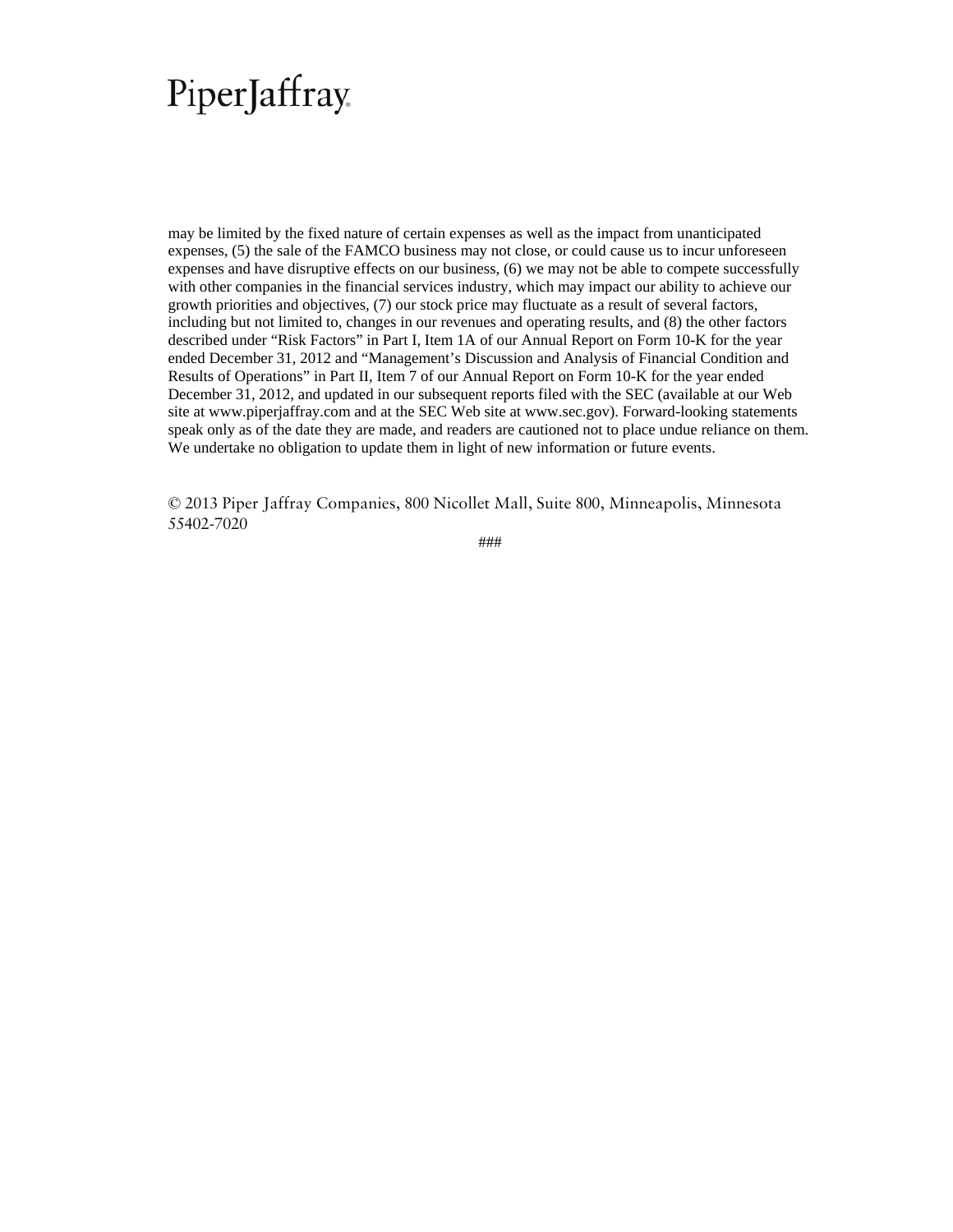#### **Piper Jaffray Companies Preliminary Unaudited Results of Operations**

|                                                          | <b>Three Months Ended</b>        |                                  |                              | Percent Inc/(Dec) |            |  |  |
|----------------------------------------------------------|----------------------------------|----------------------------------|------------------------------|-------------------|------------|--|--|
|                                                          | Mar. 31,                         | Dec. 31,                         | Mar. 31,                     | 1Q '13            | 1Q '13     |  |  |
| (Amounts in thousands, except per share data)            | 2013                             | 2012                             | 2012                         | vs. 4Q '12        | vs. 1Q '12 |  |  |
| <b>Revenues:</b>                                         |                                  |                                  |                              |                   |            |  |  |
| Investment banking                                       | \$<br>40,362                     | \$<br>82,393                     | \$<br>48,085                 | $(51.0)$ %        | $(16.1)$ % |  |  |
| Institutional brokerage                                  | 43,260                           | 38,017                           | 44,080                       | 13.8              | (1.9)      |  |  |
| Asset management                                         | 18,211                           | 16,516                           | 16,533                       | 10.3              | 10.1       |  |  |
| Interest                                                 | 13,363                           | 13,102                           | 11,146                       | 2.0               | 19.9       |  |  |
| Other income/(loss)                                      | 2,953                            | (11)                             | 28                           | N/M               | N/M        |  |  |
| Total revenues                                           | 118,149                          | 150,017                          | 119,872                      | (21.2)            | (1.4)      |  |  |
| Interest expense                                         | 8,616                            | 9,106                            | 6,434                        | (5.4)             | 33.9       |  |  |
| Net revenues                                             | 109,533                          | 140,911                          | 113,438                      | (22.3)            | (3.4)      |  |  |
| Non-interest expenses:                                   |                                  |                                  |                              |                   |            |  |  |
| Compensation and benefits                                | 66,105                           | 87,415                           | 68,796                       | (24.4)            | (3.9)      |  |  |
| Occupancy and equipment                                  | 5,817                            | 6,783                            | 6,862                        | (14.2)            | (15.2)     |  |  |
| Communications                                           | 5,232                            | 4,431                            | 5,897                        | 18.1              | (11.3)     |  |  |
| Floor brokerage and clearance                            | 2,150                            | 2,120                            | 2,107                        | 1.4               | 2.0        |  |  |
| Marketing and business development                       | 4,980                            | 4,926                            | 4,878                        | 1.1               | 2.1        |  |  |
| <b>Outside services</b>                                  | 7,214                            | 8,188                            | 5,838                        | (11.9)            | 23.6       |  |  |
| Intangible asset amortization expense                    | 1,661                            | 1,736                            | 1,736                        | (4.3)             | (4.3)      |  |  |
| Other operating expenses                                 | (1,794)                          | 2,530                            | 2,102                        | N/M               | N/M        |  |  |
| Total non-interest expenses                              | 91,365                           | 118,129                          | 98,216                       | (22.7)            | (7.0)      |  |  |
| Income from continuing operations before                 |                                  |                                  |                              |                   |            |  |  |
| income tax expense                                       | 18,168                           | 22,782                           | 15,222                       | (20.3)            | 19.4       |  |  |
| Income tax expense                                       | 5,600                            | 7,422                            | 7,553                        | (24.5)            | (25.9)     |  |  |
| Income from continuing operations                        | 12,568                           | 15,360                           | 7,669                        | (18.2)            | 63.9       |  |  |
| <b>Discontinued operations:</b>                          |                                  |                                  |                              |                   |            |  |  |
| Loss from discontinued operations, net of tax            | (521)                            | (3,741)                          | (3,303)                      | (86.1)            | (84.2)     |  |  |
| Net income                                               | 12,047                           | 11,619                           | 4,366                        | 3.7               | 175.9      |  |  |
| Net income/(loss) applicable to noncontrolling interests | 1,901                            | (205)                            | 1,437                        | N/M               | 32.3       |  |  |
| Net income applicable to Piper Jaffray Companies (1)     | 10,146<br>S,                     | 11,824<br>\$.                    | 2,929                        | $(14.2)$ %        | 246.4 %    |  |  |
| Net income applicable to Piper Jaffray Companies'        |                                  |                                  |                              |                   |            |  |  |
| common shareholders (1)                                  | 8,966<br>-S                      | 10,198<br>S                      | 2,480<br>-S                  | (12.1)<br>%       | 261.5%     |  |  |
| <b>Amounts applicable to Piper Jaffray Companies</b>     |                                  |                                  |                              |                   |            |  |  |
| Income from continuing operations                        | \$<br>10,667                     | \$<br>15,565                     | \$<br>6,232                  | $(31.5)$ %        | 71.2 %     |  |  |
| Loss from discontinued operations, net of tax            | (521)                            | (3,741)                          | (3,303)                      | (86.1)            | (84.2)     |  |  |
| Net income applicable to Piper Jaffray Companies         | $\mathbf{\hat{S}}$<br>10,146     | $\mathcal{S}$<br>11,824          | \$<br>2,929                  | $(14.2)$ %        | 246.4 %    |  |  |
| Earnings/(loss) per basic common share                   |                                  |                                  |                              |                   |            |  |  |
| Income from continuing operations                        | \$<br>0.60                       | \$<br>$\rm 0.88$                 | \$<br>0.33                   | $(31.8)$ %        | 81.8 %     |  |  |
| Loss from discontinued operations                        | (0.03)                           | (0.21)                           | (0.17)                       | (85.7)            | (82.4)     |  |  |
| Earnings per basic common share                          | \$<br>0.58                       | \$<br>0.67                       | \$<br>0.15                   | $(13.4)$ %        | 286.7%     |  |  |
| Earnings/(loss) per diluted common share                 |                                  |                                  |                              |                   |            |  |  |
| Income from continuing operations                        | \$<br>0.60                       | \$<br>0.88                       | \$<br>0.33                   | $(31.8)$ %        | 81.8 %     |  |  |
| Loss from discontinued operations                        | (0.03)                           | (0.21)                           | (0.17)                       | (85.7)            | (82.4)     |  |  |
| Earnings per diluted common share                        | $\overline{\mathcal{S}}$<br>0.57 | $\overline{\mathcal{S}}$<br>0.67 | $\sqrt{\frac{2}{3}}$<br>0.15 | $(14.9)$ %        | 280.0 %    |  |  |
| Weighted average number of common shares outstanding     |                                  |                                  |                              |                   |            |  |  |
| Basic                                                    | 15,582                           | 15,253                           | 16,072                       | $2.2\,$<br>%      | $(3.0)$ %  |  |  |
| Diluted                                                  | 15,610                           | 15,256                           | 16,072                       | 2.3<br>%          | $(2.9)$ %  |  |  |

*(1) Net income applicable to Piper Jaffray Companies is the total net income earned by the Company. Piper Jaffray Companies calculates earnings per common share using the two-class method, which requires the allocation of consolidated net income between common shareholders and participating security holders, which in the case of Piper Jaffray Companies, represents unvested restricted stock with dividend rights.*

*N/M - Not meaningful*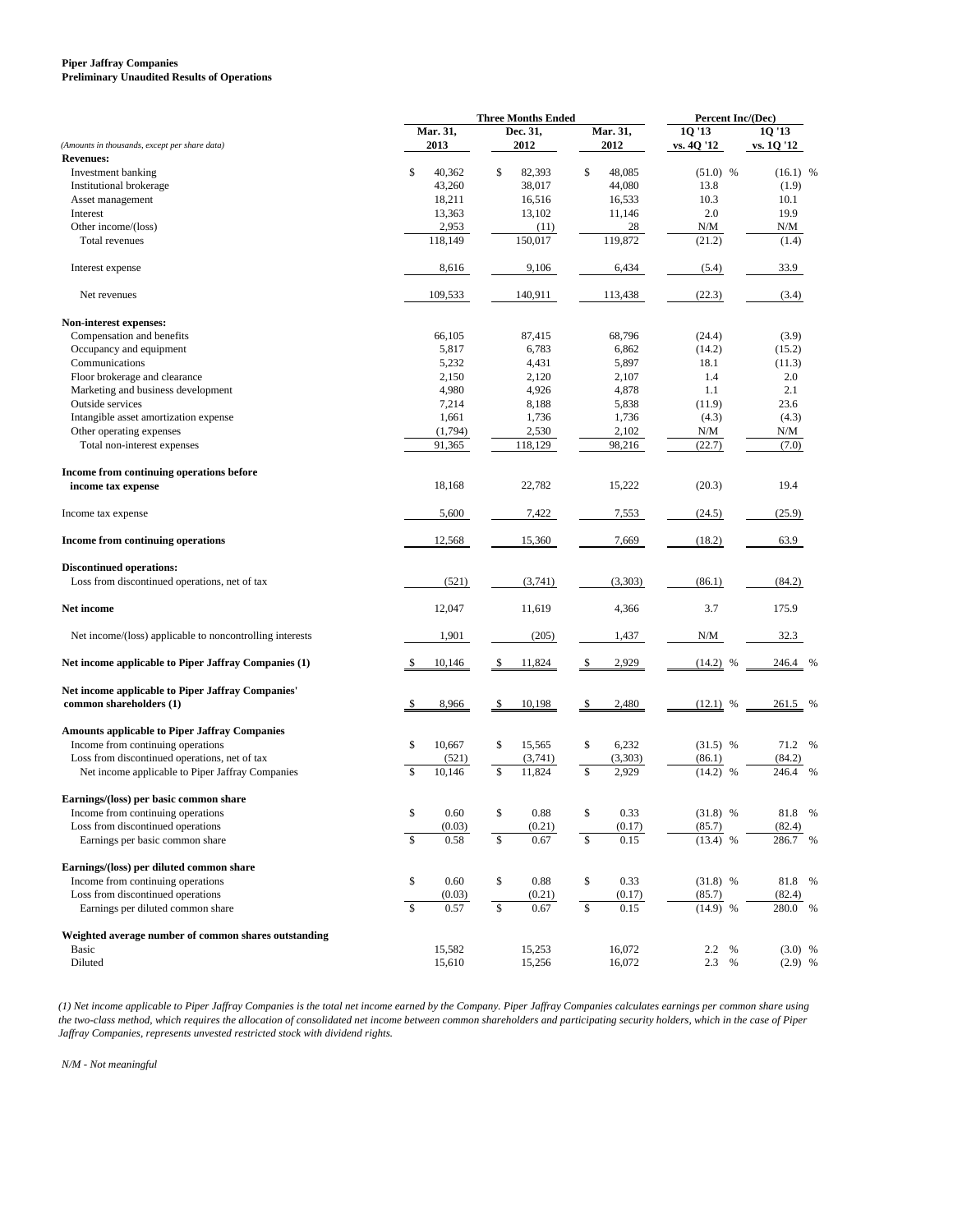#### **Piper Jaffray Companies Preliminary Unaudited Segment Data from Continuing Operations**

|                                        | <b>Three Months Ended</b> |          |    |          |    | Percent Inc/(Dec) |            |   |            |   |
|----------------------------------------|---------------------------|----------|----|----------|----|-------------------|------------|---|------------|---|
|                                        |                           | Mar. 31, |    | Dec. 31, |    | Mar. 31,          | 10'13      |   | 1Q '13     |   |
| (Dollars in thousands)                 |                           | 2013     |    | 2012     |    | 2012              | vs. 4Q '12 |   | vs. 1Q '12 |   |
| <b>Capital Markets</b>                 |                           |          |    |          |    |                   |            |   |            |   |
| Investment banking                     |                           |          |    |          |    |                   |            |   |            |   |
| Financing                              |                           |          |    |          |    |                   |            |   |            |   |
| Equities                               | \$                        | 14,303   | \$ | 18,039   | \$ | 23,228            | $(20.7)$ % |   | $(38.4)$ % |   |
| Debt                                   |                           | 17,032   |    | 20,504   |    | 14,769            | (16.9)     |   | 15.3       |   |
| Advisory services                      |                           | 9,556    |    | 44,495   |    | 10,722            | (78.5)     |   | (10.9)     |   |
| Total investment banking               |                           | 40,891   |    | 83,038   |    | 48,719            | (50.8)     |   | (16.1)     |   |
| Institutional sales and trading        |                           |          |    |          |    |                   |            |   |            |   |
| Equities                               |                           | 20,735   |    | 20,134   |    | 20,980            | 3.0        |   | (1.2)      |   |
| Fixed income                           |                           | 28,043   |    | 23,480   |    | 28,463            | 19.4       |   | (1.5)      |   |
| Total institutional sales and trading  |                           | 48,778   |    | 43,614   |    | 49,443            | 11.8       |   | (1.3)      |   |
| Other income/(loss)                    |                           | 1,540    |    | (2, 144) |    | (1,367)           | N/M        |   | N/M        |   |
| Net revenues                           |                           | 91,209   |    | 124,508  |    | 96,795            | (26.7)     |   | (5.8)      |   |
| Operating expenses                     |                           | 78,458   |    | 105,099  |    | 86,055            | (25.3)     |   | (8.8)      |   |
| Segment pre-tax operating income       | \$                        | 12,751   | \$ | 19,409   | \$ | 10,740            | $(34.3)$ % |   | 18.7 %     |   |
|                                        |                           |          |    |          |    |                   |            |   |            |   |
| Segment pre-tax operating margin       |                           | 14.0%    |    | 15.6%    |    | 11.1%             |            |   |            |   |
| <b>Asset Management</b>                |                           |          |    |          |    |                   |            |   |            |   |
| Management and performance fees        |                           |          |    |          |    |                   |            |   |            |   |
| Management fees                        | \$                        | 17,098   | \$ | 16,083   | \$ | 15,849            | 6.3        | % | 7.9 %      |   |
| Performance fees                       |                           | 351      |    | 121      |    | 424               | 190.1      |   | (17.2)     |   |
| Total management and performance fees  |                           | 17,449   |    | 16,204   |    | 16,273            | 7.7        |   | 7.2        |   |
| Other income                           |                           | 875      |    | 199      |    | 370               | 339.7      |   | 136.5      |   |
| Net revenues                           |                           | 18,324   |    | 16,403   |    | 16,643            | 11.7       |   | 10.1       |   |
| Operating expenses                     |                           | 12,907   |    | 13,030   |    | 12,161            | (0.9)      |   | 6.1        |   |
| Segment pre-tax operating income       | \$                        | 5,417    | \$ | 3,373    | \$ | 4,482             | 60.6 %     |   | 20.9 %     |   |
| Segment pre-tax operating margin       |                           | 29.6%    |    | 20.6%    |    | 26.9%             |            |   |            |   |
| <b>Total</b>                           |                           |          |    |          |    |                   |            |   |            |   |
| Net revenues                           | \$                        | 109,533  | \$ | 140,911  | \$ | 113,438           | $(22.3)$ % |   | $(3.4)$ %  |   |
| Operating expenses                     |                           | 91,365   |    | 118,129  |    | 98,216            | (22.7)     |   | (7.0)      |   |
| Total segment pre-tax operating income |                           | 18,168   |    | 22,782   | S  | 15,222            | (20.3)     | % | 19.4       | % |
| Pre-tax operating margin               |                           | 16.6%    |    | 16.2%    |    | 13.4%             |            |   |            |   |

*N/M - Not meaningful*

*Segment pre-tax operating income and segment pre-tax operating margin exclude the results of discontinued operations.*